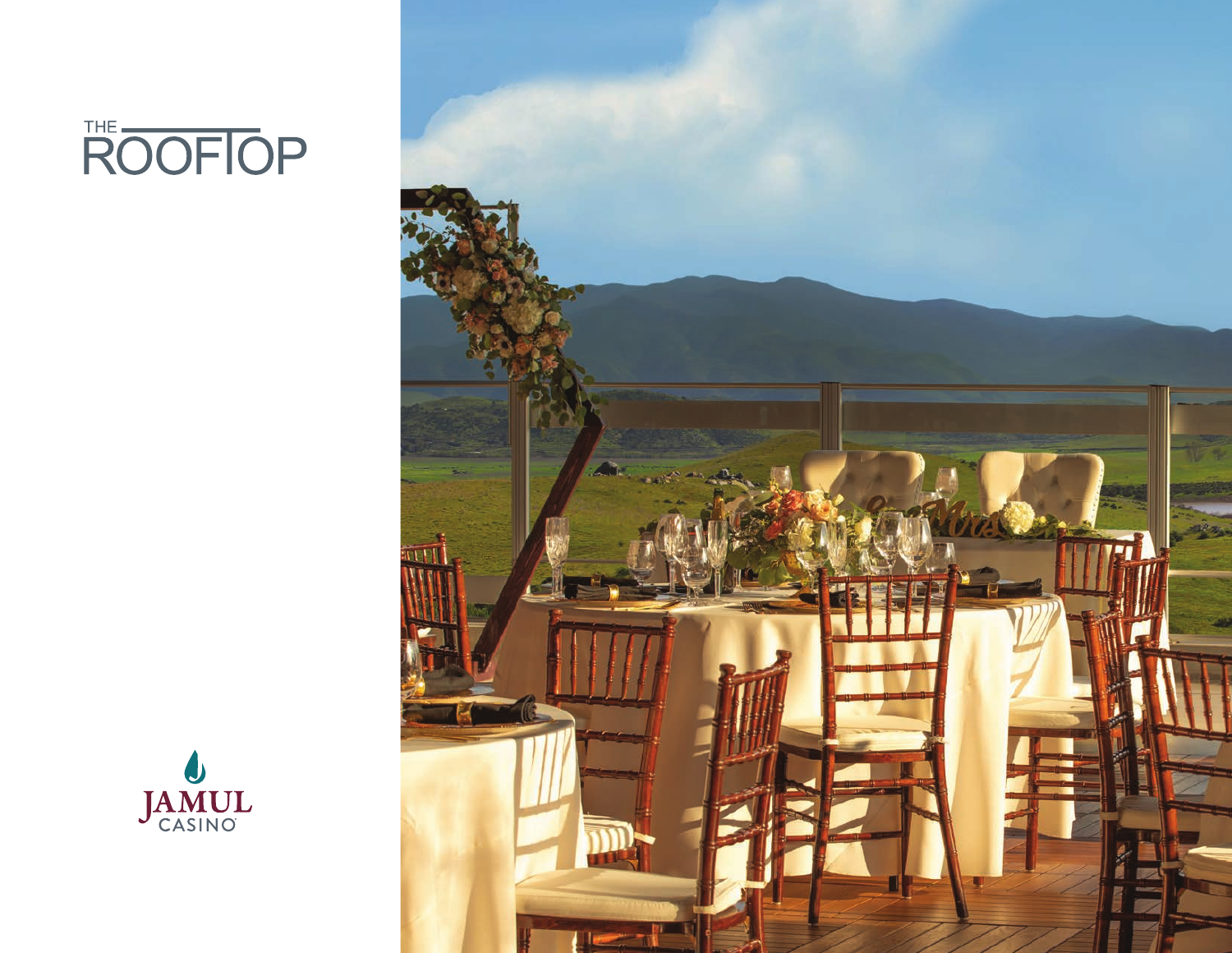

# ROOFIOP

Experience the spectacular panoramic mountain views from The Rooftop which is the perfect backdrop for any occasion! Let our team help customize your event for up to 230 guests with menu options created by our award-winning Chef. The Rooftop is an ideal setting for weddings, holiday parties, birthdays or corporate functions which was voted San Diego's Best Place to get married. For more information or to reserve your memorable event, please contact Group Sales at events@jamulcasinosd.com.

### **SEATING CAPACITY SQUARE FOOTAGE**

Total: 230

Total: 8,500 ft.





Best Place to Get Married Best Place to Get Married

All prices subject to 20% service charge and 8% sales tax. Minimum \$5,000 spend, inclusive of food and bar options.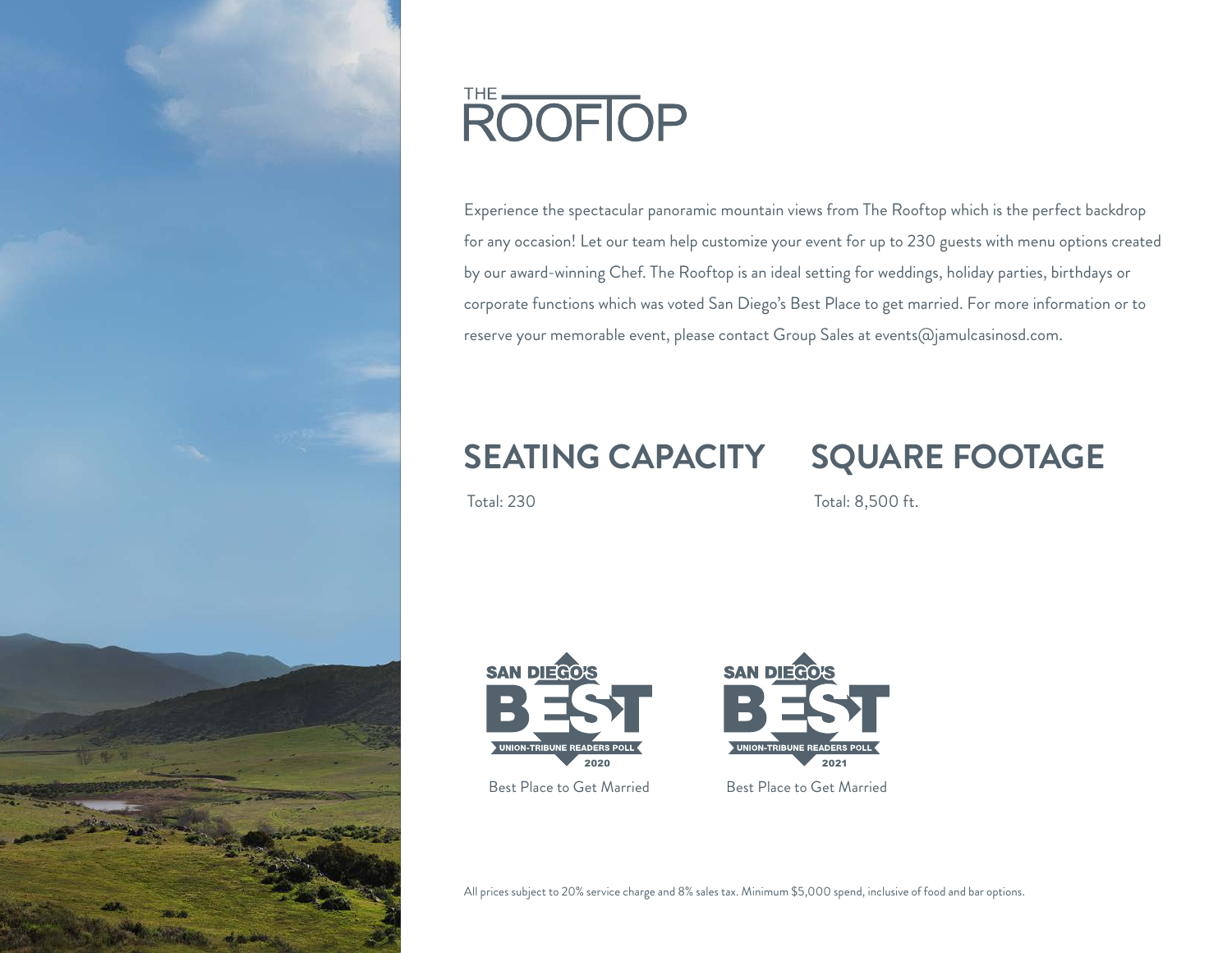## **CONTINENTAL BREAKFAST**

### \$25 PER GUEST

Fresh Sliced Fruit Display Individual Greek Yogurt and Homemade Granola Assorted Freshly Baked Breakfast Pastries Assorted Fresh Doughnuts Assorted Individual Dry Cereals with Nonfat, 2% and Whole Milk Assorted Bagels with House Whipped Cream Cheeses, Honey Butter and Assorted Preserves Old Fashioned Oatmeal and Brown Sugar with Golden Raisins and Honey Freshly Brewed Coffee, Decaffeinated Coffee, Hot Tea and Assorted Chilled Juices

### HOT ENTRÉE - Choice of One

Breakfast Burrito

Bacon and Egg Sandwich

Waffles or Pancakes with Whipped Butter and Syrup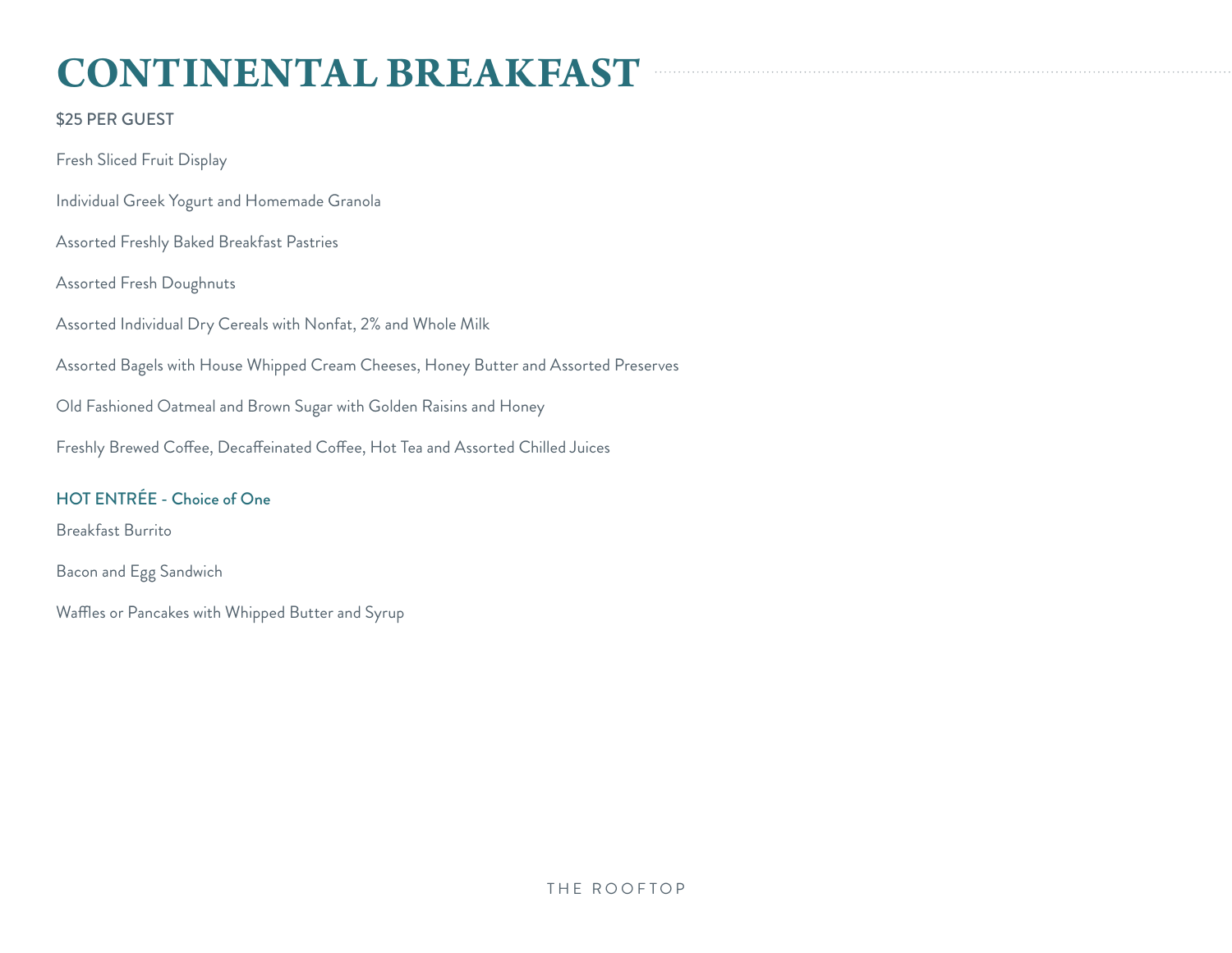## **BREAKFAST BUFFET**

\$35 PER GUEST

Fresh Sliced Fruit Display

Assorted Individual Dry Cereals with Nonfat, 2% and Whole Milk

Assorted Baked Breakfast Pastries

Whipped Honey Butter and Assorted Preserves

Freshly Brewed Coffee, Decaffeinated Coffee and Assorted Hot Tea

### HOT ITEMS - Choice of Three

Classic Scrambled Eggs

Buttermilk Pancakes, Fruit Compote, Whipped Cream and Maple Syrup

Smoked Bacon and Breakfast Sausage

Biscuits and Sausage Gravy

Homestyle Potatoes

Old Fashioned Oatmeal and Brown Sugar with Golden Raisins and Honey

Cinnamon French Toast with Maple Syrup

### BREAKFAST ENHANCEMENTS OMELET STATION | \$11 PER GUEST

Made to Order Omelets to Include: Ham, Bacon, Sausage, Onions, Tomatoes, Peppers, Mushrooms, Spinach and Assorted Cheeses

### BREAKFAST SANDWICHES

Classic Ham, Egg and Cheddar on Croissant **\$5 per Guest**

Canadian Bacon, Cheddar and Egg on English Muffin **\$3 per Guest**

Vegetarian - Mushroom, Spinach, Tomato and Onion on English Muffin **\$3 per Guest**

Egg Whites, Provolone, Spinach and Roasted Tomato Jam on English Muffin **\$3 per Guest**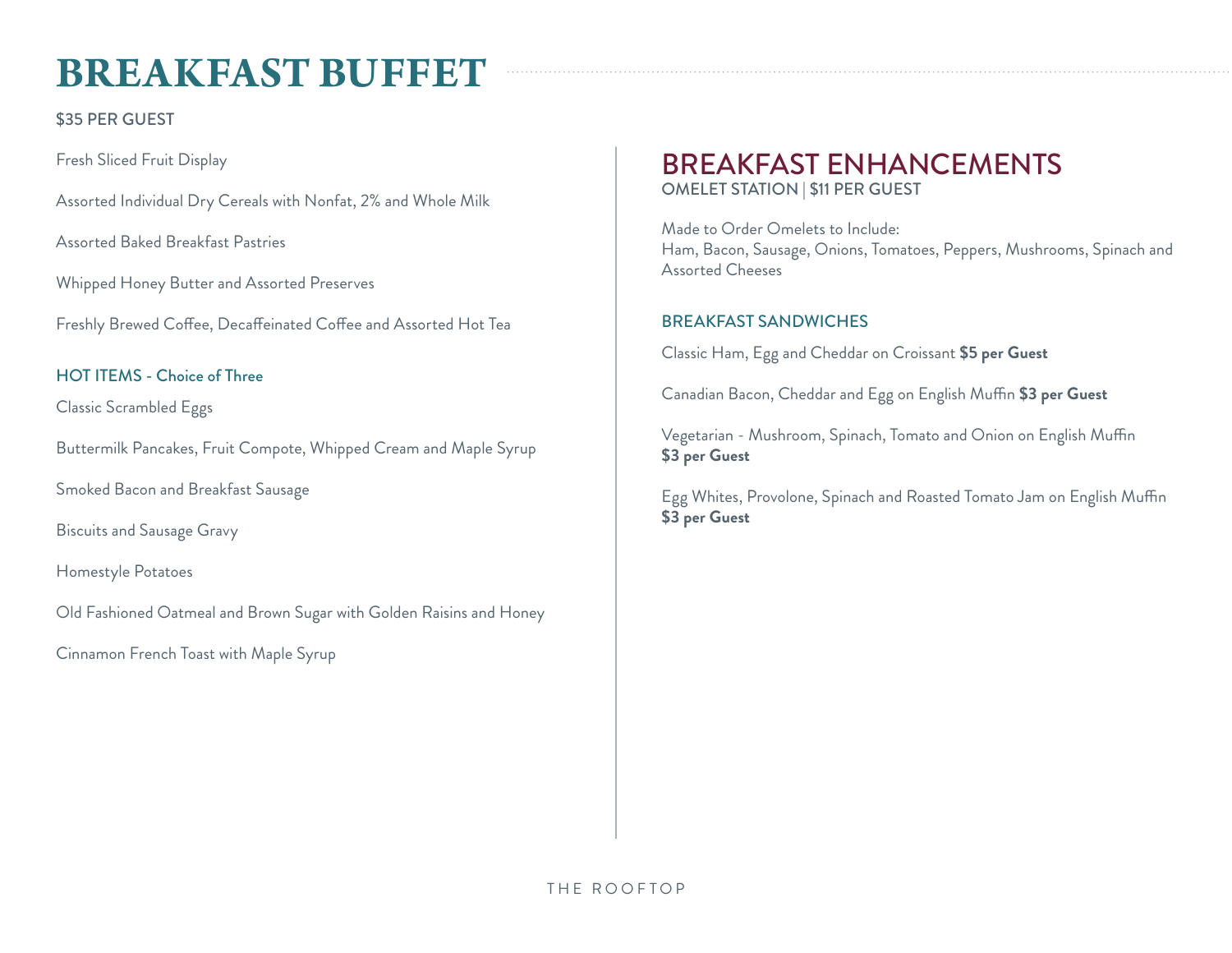## **LUNCH BUFFET**

### \$55 PER GUEST | SERVED FROM 11:00 AM - 3:30 PM

Includes Rolls and Butter, Coffee, Hot Tea and Iced Tea

### SALADS - Choice of Two

Classic Caesar Salad - Petite Romaine Heart, Shaved Parmesan and Croutons Served with Caesar Dressing

Local Greens - Field Greens, Heirloom Tomatoes, Red Onion, Carrot, Watermelon Radish and Cucumber. Served with Ranch Dressing or Balsamic Vinaigrette

Chopped Salad - Romaine, Tomato, Cucumbers, Avocado, Grilled Chicken Breast, Bacon, Hard-Boiled Egg, Bleu Cheese Crumbles. Served with Citrus Vinaigrette

### ENTRÉES - Choice of Two

Herb Marinated Chicken Breast Pan Seared Salmon with Citrus Beurre Blanc Skirt Steak with Peppers and Onions Beer Brined Pork Chops 3 Cheese Ravioli with Spicy Marinara Blackened Chicken Alfredo

### SIDES - Choice of Two

Roasted Fingerling Potatoes Sautéed Haricot Verts with Red Bell Peppers Herb Rice Pilaf Yukon Whipped Potatoes Grilled Asparagus Mac and Cheese

### DESSERTS - Choice of One

Chocolate Decadence Cake with Caramel Drizzle New York Cheesecake with Red Berries and Whipped Cream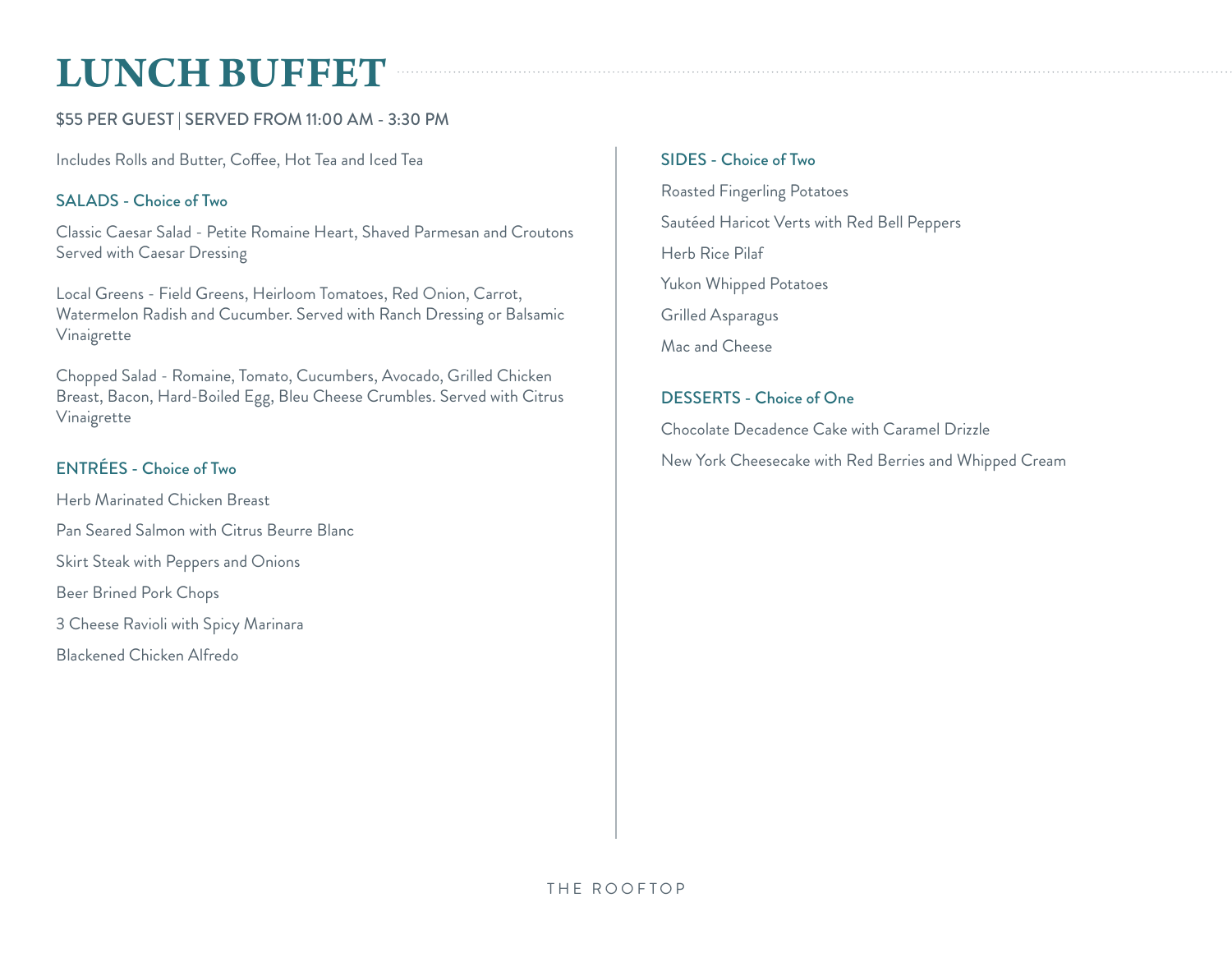## **PLATED LUNCH**

### PRICED PER GUEST BY ENTRÉE SELECTION

Includes Salad, Entrée, Rolls and Butter, Dessert, Coffee, Hot Tea and Iced Tea

### SALAD - Choice of One

Classic Caesar Salad - Petite Romaine Heart, Shaved Parmesan and Croutons Served with Caesar Dressing

Local Greens - Field Greens, Heirloom Tomatoes, Red Onion, Carrot, Watermelon Radish and Cucumber. Served with Ranch Dressing or Balsamic Vinaigrette

### ENTRÉES - Choice of One

Short Ribs with Bordelaise Sauce **\$59** Herb Roasted Chicken with Sage Cream Sauce **\$57** Pan Seared Salmon with Citrus Beurre Blanc **\$57** Skirt Steak **\$59** Duo - Short Ribs and Chicken **\$65**

SIDES - Choice of Two

Roasted Fingerling Potatoes Yukon Whipped Potatoes Grilled Asparagus Seasonal Vegetables

### DESSERTS - Choice of One

Chocolate Decadence Cake with Caramel Drizzle New York Cheesecake with Red Berries and Whipped Cream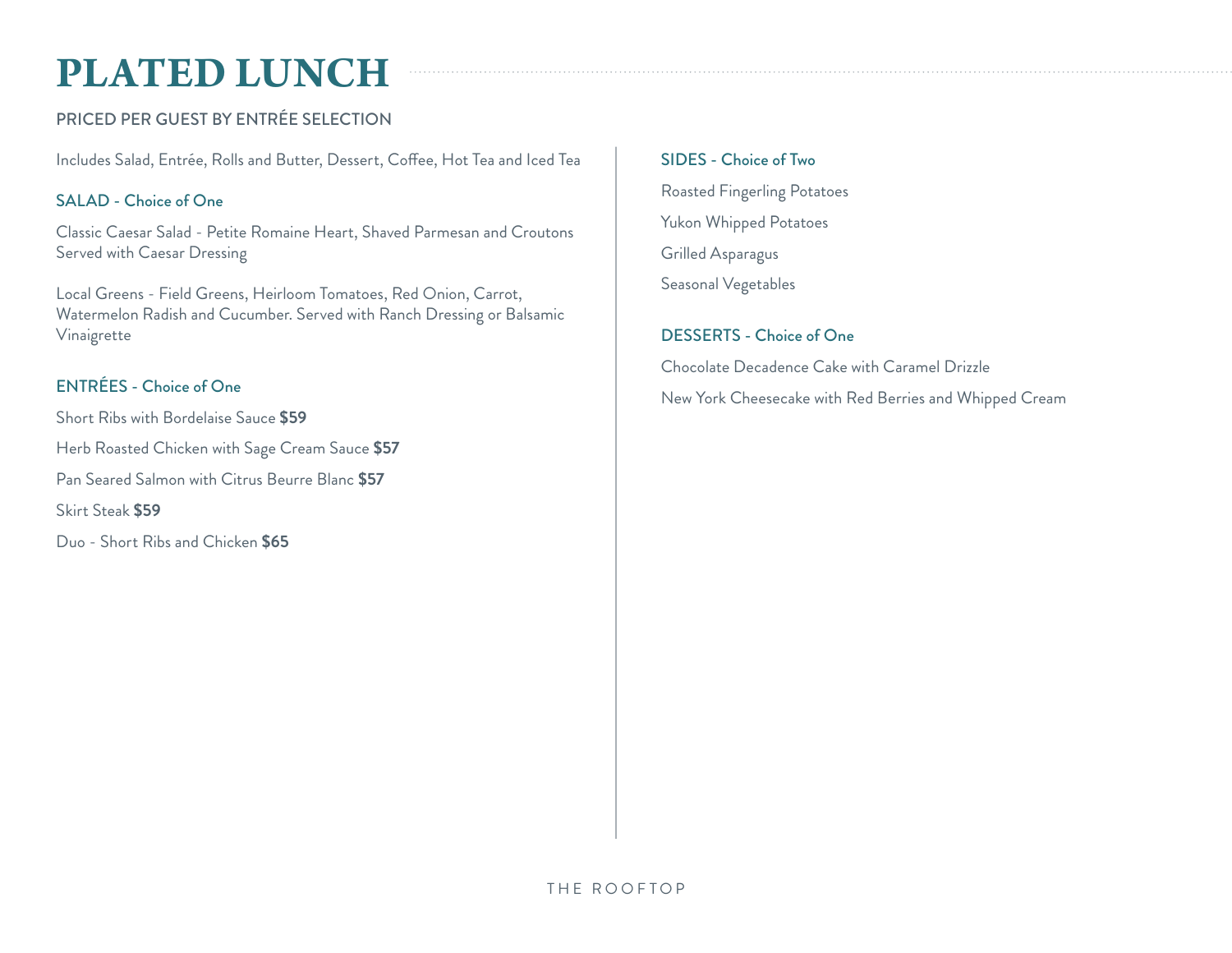## **THEMED BUFFETS**

### PAN ASIAN BUFFET

\$55 PER GUEST

Includes Rolls and Butter, Coffee, Hot Tea and Iced Tea

### SOUPS - Choice of One

Egg Flower

Hot n' Sour

Tom Yum

Coconut - Ginger Chicken

### SALADS - Choice of Two

Asian Chopped Salad - Red Cabbage, Napa Cabbage, Carrots, Edamame, Green Onions, Cashews and Cilantro. Served with Sesame Ginger Dressing

Cucumber Salad - Red Onion, Red Pepper, Soy Sauce, Rice Vinegar, Honey, Sesame Oil and Cilantro

Soba Noodle Salad - Napa Cabbage, Bean Sprouts, Carrots and Sesame Seeds. Served with Miso Vinaigrette

Japanese Potato Salad - Persian Cucumber, Carrot, Red Onion, Hard Boiled Eggs, Scallions, Japanese Mayonnaise and Hot Mustard

### ENTRÉES - Choice of Two

Mongolian Beef Orange Peel Chicken Kung Pao Chicken Beef and Broccoli General Tso's Chicken Szechuan Eggplant Seafood Green Curry Salt and Pepper Chicken Honey Walnut Shrimp Char Siu - BBQ Pork Salt and Pepper Shrimp

### DESSERTS - Choice of One

Strawberry Guava Cheesecake Leche Flan Black Sesame Calamansi Cake

### SIDES - Choice of Two

Steamed White Rice

Vegetable Fried Rice

Garlic Fried Rice

Vegetable Chow Mein

House Special Fried Rice - Char Siu Pork and Shrimp

Pad Thai

Vegetable Egg Rolls with Sweet Chili Sauce

Filipino Beef Lumpia with Sweet Sauce

Buddha's Delight - Veggie Mix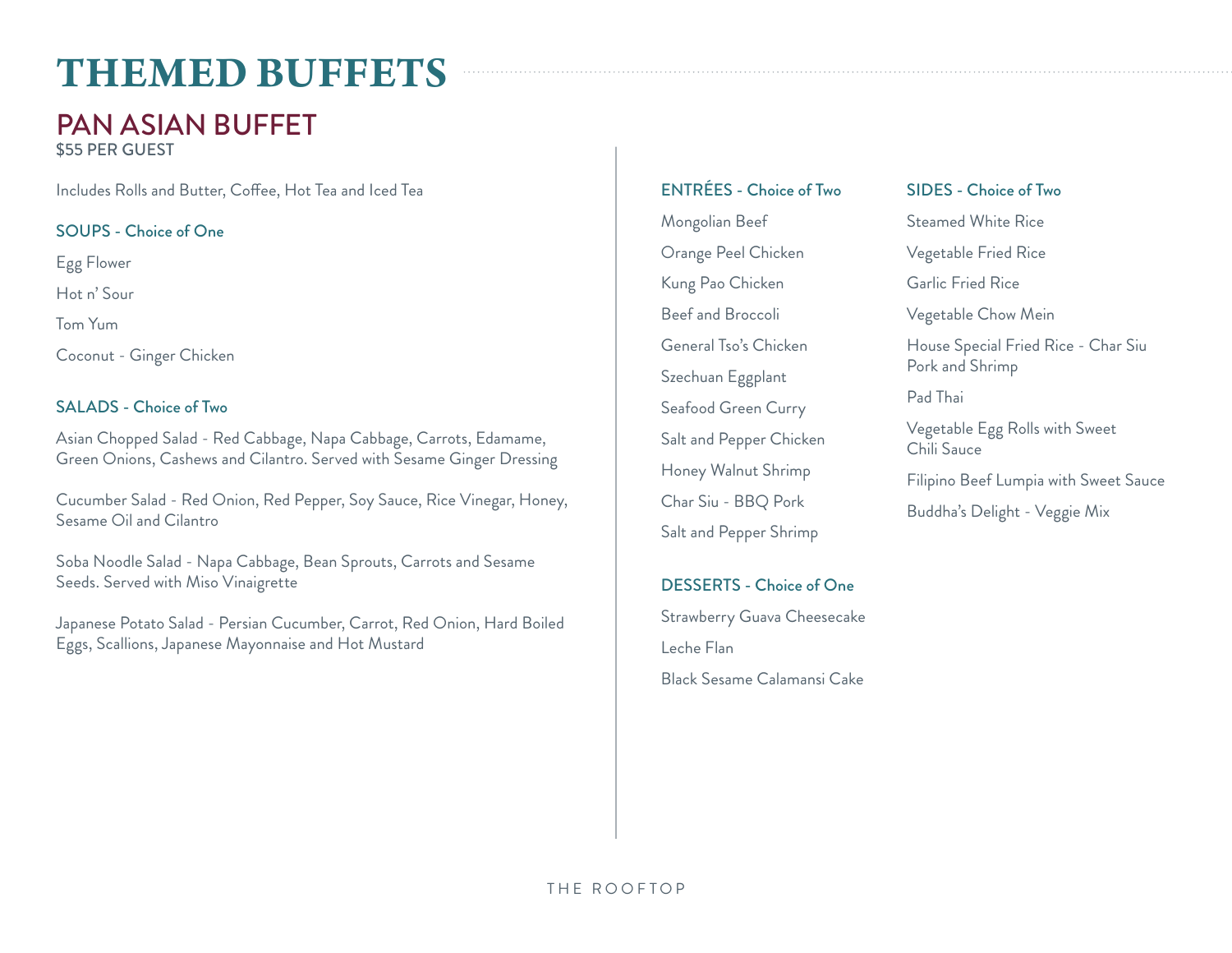## **THEMED BUFFETS**

### ITALIAN BUFFET

\$55 PER GUEST

Includes Rolls and Butter, Coffee, Hot Tea and Iced Tea

### SOUPS - Choice of One

Minestrone

Italian Wedding

Tuscan Vegetable Stew

Tomato Basil Bisque

### SALADS - Choice of Two

Chopped Italian Salad - Romaine, Red Onion, Pimento, Pepperoni, Artichoke, Olive Oil and Parmesan. Served with Red Wine Vinegar Dressing

Green Bean and Blood Orange Salad. Served with Balsamic Vinegar Dressing

Big Italian Salad - Lettuce, Celery, Onion, Pepperoncini, Olives and Cherry Tomatoes. Served with Olive Oil and Vinegar

Caprese - Tomato, Fresh Basil, Mozzarella, Olive Oil, Cracked Black Pepper and Sea Salt. Served with Balsamic Glaze

### ENTRÉES - Choice of Two

Braised Short Rib Ragú with Pappardelle

Chicken Pesto Pasta

Linguine with White Clam Sauce

Chicken Saltimbocca

Spicy Rigatoni and Sausage Pasta

Bolognese and Rigatoni

Salted Cod with Tomato, Capers and Olives

Chicken Parmesan

San Marzano Pork Ragú

Baked Eggplant Parmesan

Wild Mushroom Risotto

Ricotta and Spinach Manicotti

### DESSERTS - Choice of One

Panna Cotta with Macerated Berries Assorted Cannoli Tiramisu

### SIDES - Choice of Two

Ratatouille

Crispy Prosciutto and Brussels Sprouts

Sautéed Green Beans with Red Bell Peppers

Garlic Parmesan Bread with Marinara

Roasted Cauliflower with Blistered Grape Tomatoes

Grilled Asparagus and Cippolini Onions

Seasonal Roasted Vegetables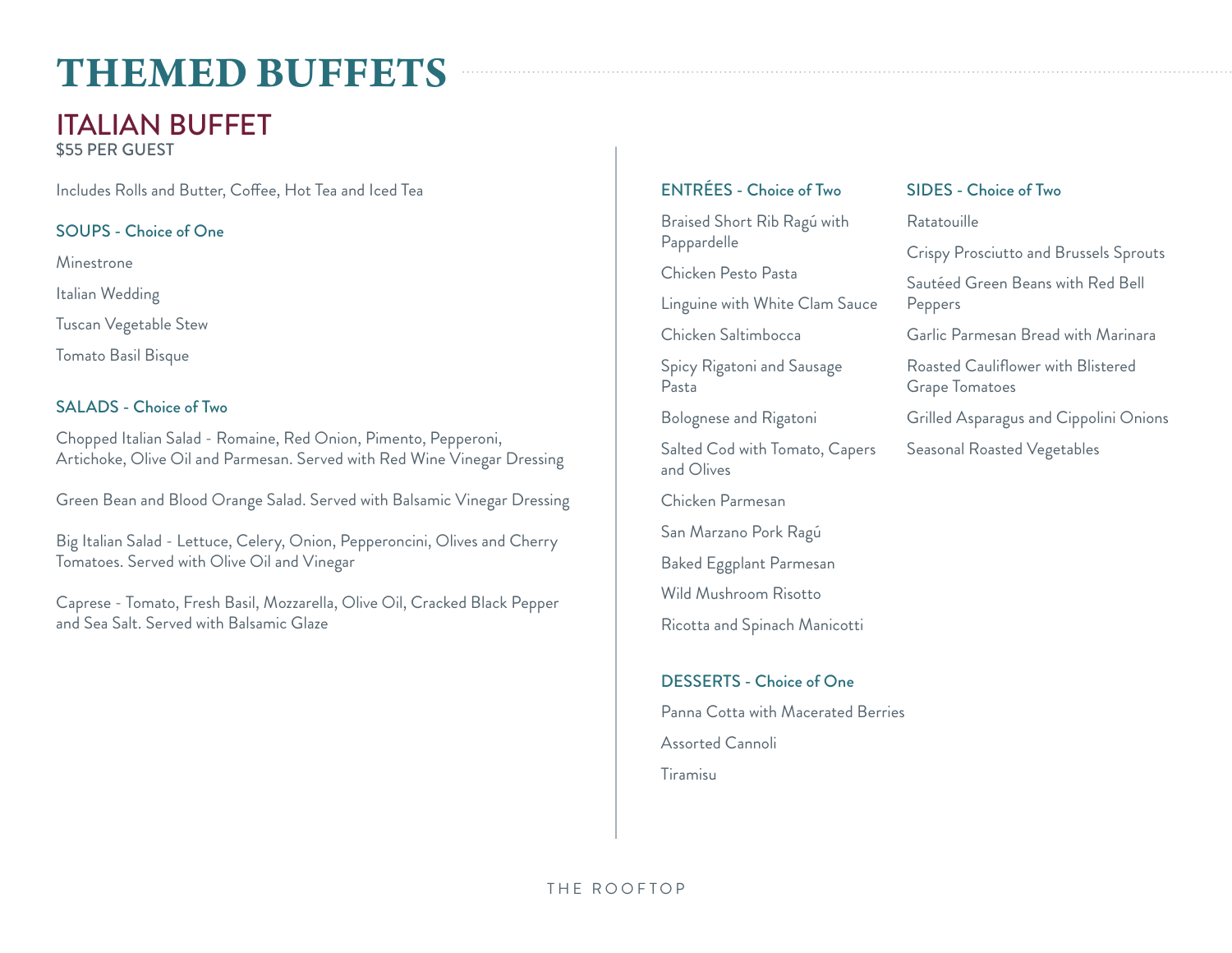## **DINNER BUFFETS**

### ROOFTOP DINNER BUFFET

\$65 PER GUEST | SERVED FROM 4:00 PM - 9:00 PM

Includes Rolls and Butter, Coffee, Hot Tea and Iced Tea

### SOUPS - Choice of One

Cioppino Tomato Basil Bisque Cream of Asparagus Manhattan Clam Chowder Cream of Wild Mushroom

### SALADS - Choice of Two

Classic Caesar Salad - Petite Romaine Heart, Shaved Parmesan and Croutons. Served with Caesar Dressing

Local Greens - Field Greens, Heirloom Tomatoes, Red Onion, Carrot, Watermelon Radish and Cucumber. Served with Ranch Dressing or Balsamic Vinaigrette

Spinach Salad - Bleu Cheese, Tomato, Red Onion, Hardboiled Egg and Cracked Black Pepper. Served with Honey Mustard Vinaigrette

Caprese Salad - Heirloom Tomatoes, Fresh Mozzarella, Sun Dried Tomato Pesto and Black Olive Crostini. Served with Basil Vinaigrette

### ENTRÉES - Choice of Two

Herb Marinated Chicken Breast

Pan Seared Salmon with Citrus Beurre Blanc

Shrimp Linguine with Parmesan Cream Sauce

Grilled Bone-In Pork with Rosemary-Apple Relish

8 oz. Grilled New York Steak with au Poivre

Linguine and Clams Served with White or Red Sauce

### DESSERTS - Choice of One

Chocolate Decadence Cake with Caramel Drizzle New York Cheesecake with Red Berries and Whipped Cream

### SIDES - Choice of Two

Roasted Fingerling Potatoes

Sautéed Haricot Verts with Red Bell Pepper

Herb Rice Pilaf

Yukon Whipped Potatoes

Grilled Asparagus

Sautéed Wild Mushrooms

Mac and Cheese

Seasonal Vegetables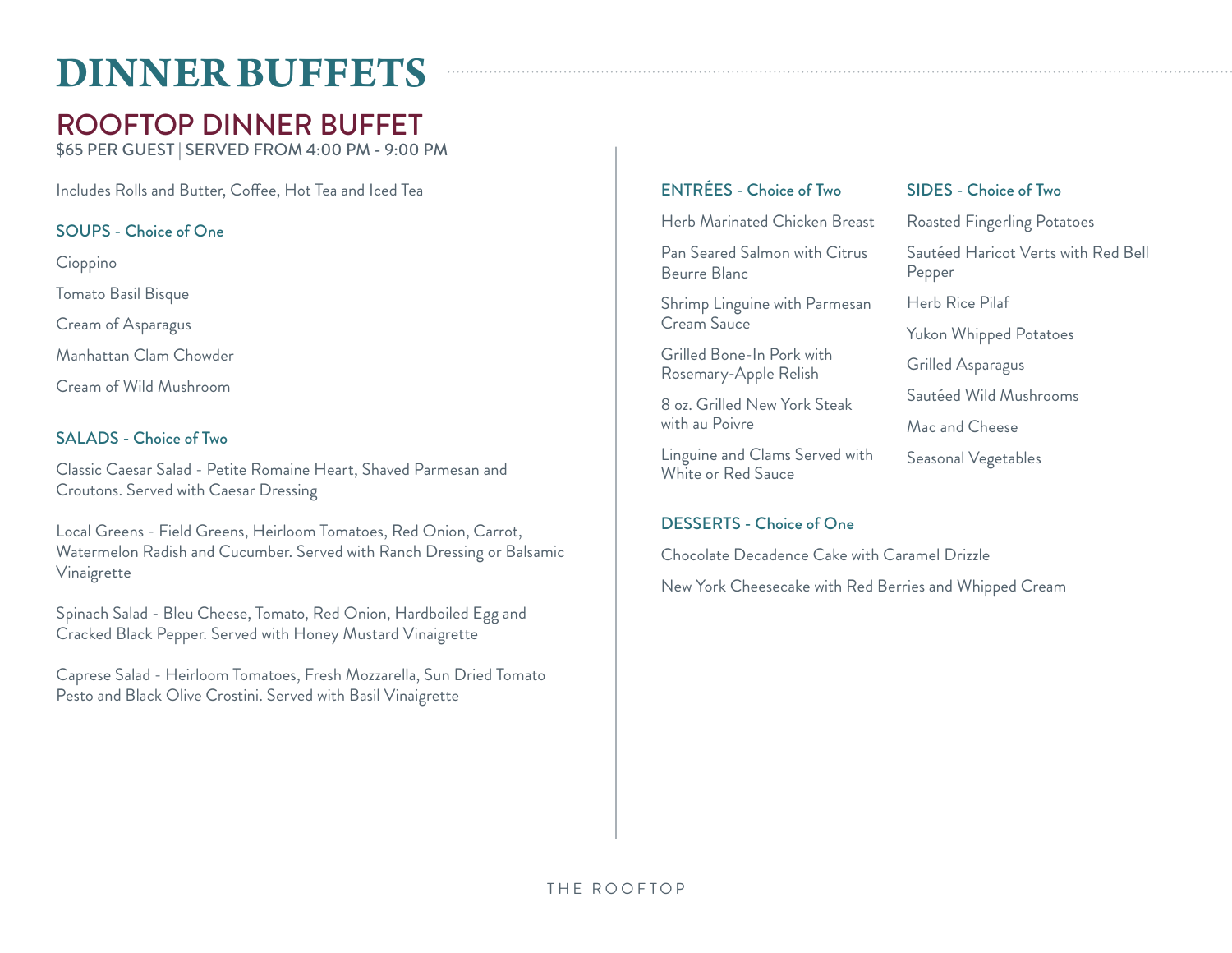## **DINNER BUFFETS**

### ELEGANT DINNER BUFFET

\$85 PER GUEST | SERVED FROM 4:00 PM - 9:00 PM

Includes Rolls and Butter, Coffee, Hot Tea and Iced Tea

### SOUPS - Choice of One

Cioppino Tomato Basil Bisque Cream of Asparagus Manhattan Clam Chowder Cream of Wild Mushroom

### SALADS - Choice of Two

Classic Caesar Salad - Petite Romaine Heart, Shaved Parmesan and Croutons. Served with Caesar Dressing

Spinach Salad - Bleu Cheese, Tomato, Red Onion, Hardboiled Egg and Cracked Black Pepper. Served with Honey Mustard Vinaigrette

Caprese Salad - Heirloom Tomatoes, Fresh Mozzarella, Sun Dried Tomato Pesto and Black Olive Crostini. Served with Basil Vinaigrette

Panzanella Salad - Spinach, Arugula, Caper Berries, Pancetta, Cucumber and Focaccia. Served with Basil Vinaigrette

### ENTRÉES - Choice of Two

Pan-Seared Airline Chicken Breast with Mushroom Demi

Grilled King Salmon with Citrus Beurre Blanch

Seafood Linguine with Garlic Parmesan Cream Sauce

Grilled Bone-In Pork with Rosemary-Apple Relish

Beef Tenderloin Medallions au Poivre

Pan-Roasted Sea Bass with Champagne Beurre Blanc

### ADD-ONS

Lobster **MP** Shrimp Scampi **MP**

### DESSERTS - Choice of Two

Chocolate Decadence Cake with Caramel Drizzle New York Cheesecake with Red Berries and Whipped Cream Fresh Berry Tart with Lemon Curd and Whipped Cream Crème Brûlée - Fresh Berries and Shortbread Cookie Panna Cotta with Macerated Berries

### SIDES - Choice of Two

Roasted Fingerling Potatoes

Sautéed Haricot Verts with Red Bell Pepper

Herb Rice Pilaf

Yukon Whipped Potatoes

Grilled Asparagus

Sautéed Wild Mushrooms

Mac and Cheese

Seasonal Vegetables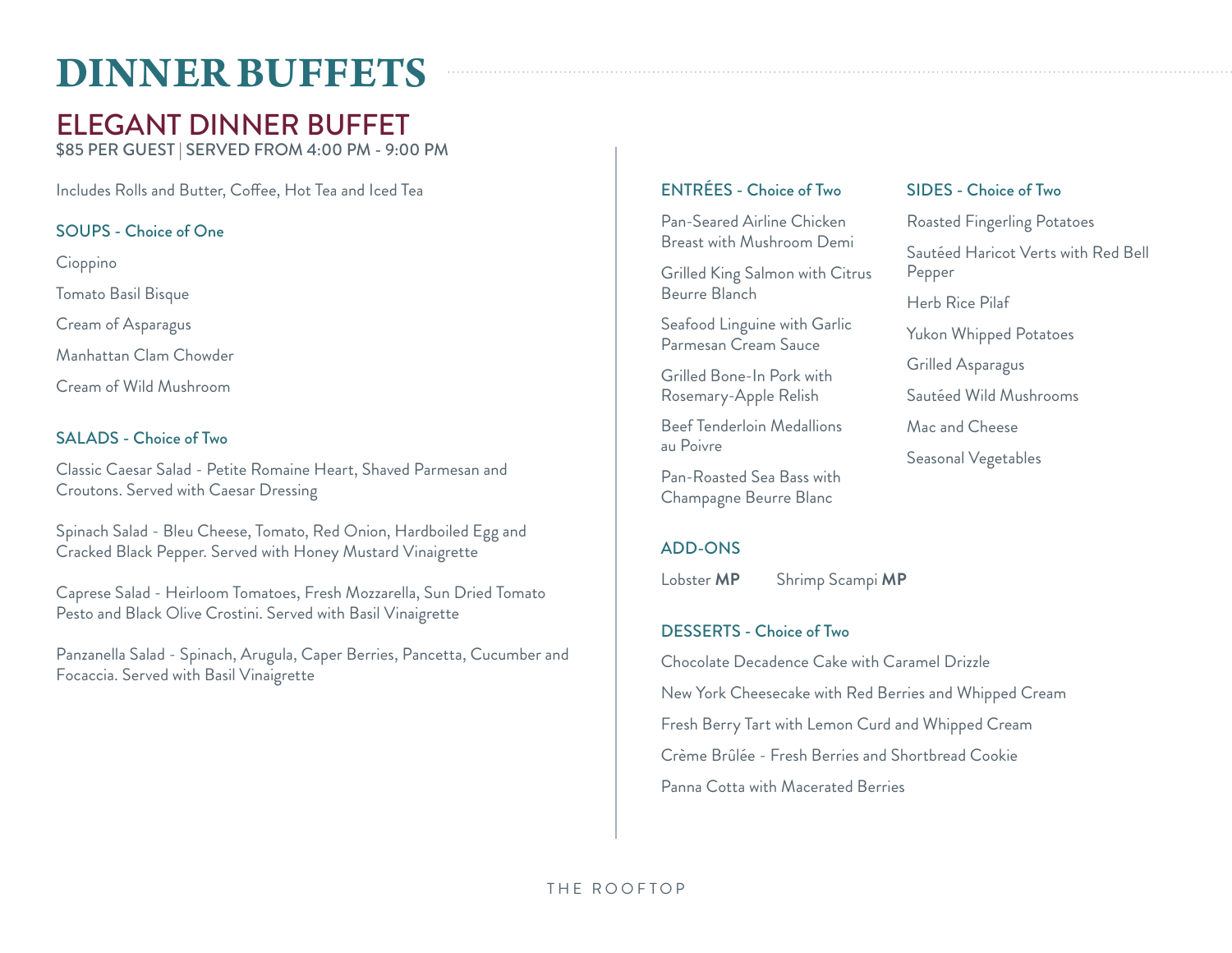## **PLATED DINNER**

### PRICED PER GUEST BY ENTRÉE SELECTION

Includes Soup, Salad, Entrée, Rolls and Butter, Dessert, Coffee, Hot Tea and Iced Tea

### **SOUPS**

Creamy Tomato Bisque

Classic Minestrone

Potato Leek

Cream of Wild Mushroom

Clam Chowder

### SALADS

Classic Caesar Salad - Petite Romaine Heart, Shaved Parmesan and Croutons. Served with Caesar Dressing

Local Greens - Field Greens, Heirloom Tomatoes, Red Onion, Carrot, Watermelon Radish and Cucumber. Served with Ranch Dressing or Balsamic Vinaigrette

Petite Wedge Salad - Baby Iceberg, Gorgonzola, Red Onion, Bacon, Cucumber and Tomato. Served with Buttermilk Bleu Cheese Dressing

Spinach Salad - Bacon Lardons, Red Onion, Cherry Tomatoes and Hardboiled Egg. Served with Honey Mustard Vinaigrette

### ENTRÉES AND SIDES

10 oz. Top Sirloin with Bordelaise Sauce - Grilled Asparagus and Whipped Yukon Potatoes **\$60**

Free Range Chicken Breast - Garlic Mashed Potatoes, Heirloom Carrots and Rosemary Jus **\$50**

Portobello Ravioli - Roma Tomatoes, Thyme Cream Sauce, Baby Spinach and Parmigiano-Reggiano **\$47**

Grilled Salmon - Grilled Asparagus, Herbed Israeli Couscous, Lemon-Caper Sauce and Caperberries **\$57**

"Surf N' Turf" Petite Prime Filet Mignon with Grilled Prawns - Roasted Seasonal Market Vegetables, Twice Baked Potato and Green Peppercorn Sauce **\$83**

Grilled Vegetable Stack - Portobello Mushroom, Onion, Tomato, Zucchini, Yellow Squash and Eggplant Served over Chef's Risotto with Balsamic Reduction **\$45**

Linguine and Clams Served with White or Red Sauce **\$50**

### DESSERT SELECTION

New York Cheesecake with Red Berries and Whipped Cream

Crème Brûlée - Fresh Berries and Shortbread Cookie

Chocolate Cake - Salted Caramel Mousse, Chocolate Ganache and Honeycomb Candy

Panna Cotta with Macerated Berries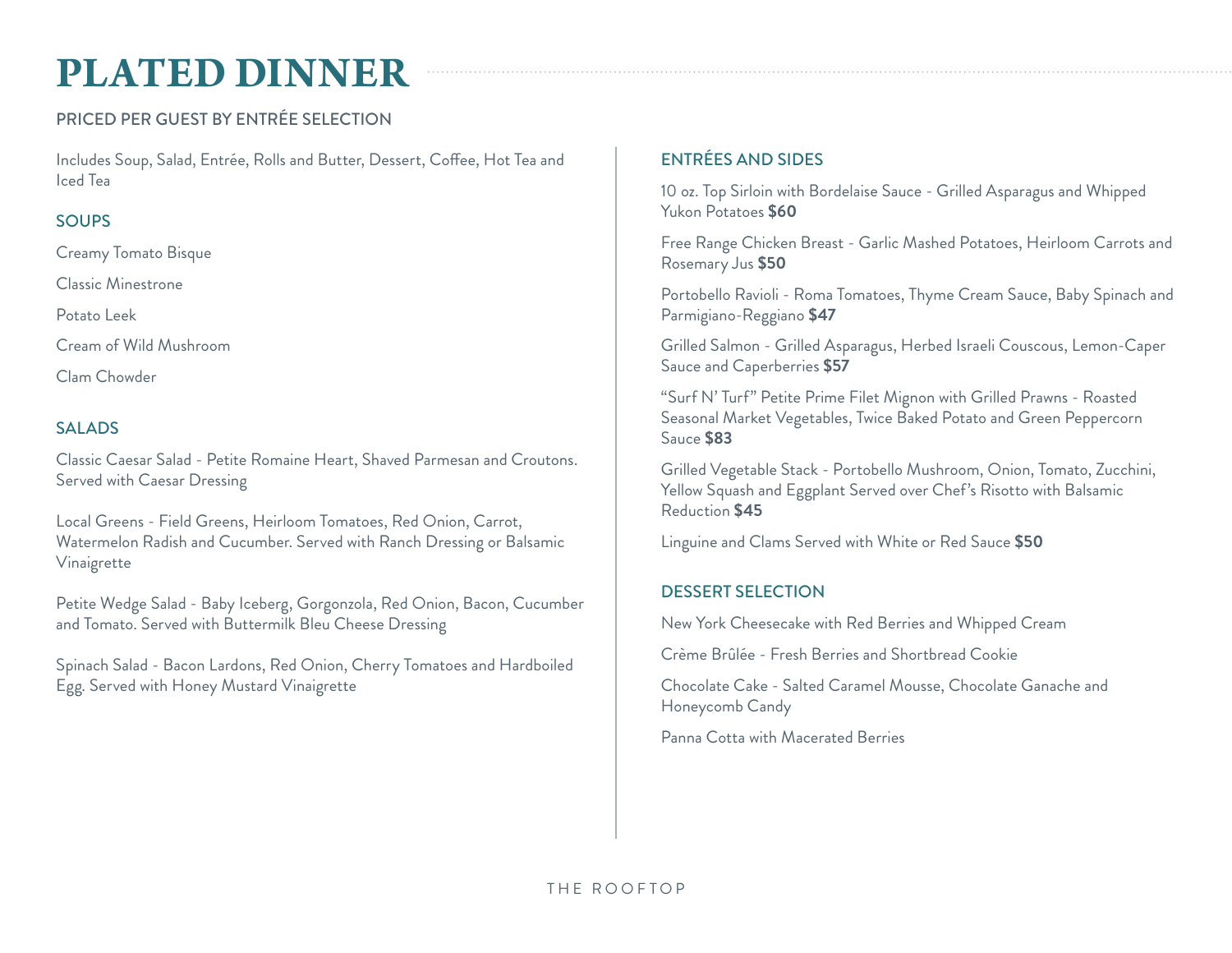## **APPETIZER DISPLAY**

### \$25 PER GUEST

Includes choice of Two Chilled Hors d'Oeuvres, One Hot Hors d'Oeuvres, Cheese and Charcuterie Board, Farmer's Market Crudité, and Miniature **Desserts** 

### CHEESE AND CHARCUTERIE BOARD

Assortment of Chef Select Cheeses and Cured Meats, Pickled Vegetables, Candied Nuts, Honeycomb and Preserves Served with Crackers and Grilled Bread

### FARMER'S MARKET CRUDITÉ

Heirloom Carrots, Broccoli Florets, Cauliflower Florets, Celery, Radishes, Cucumber, Cherry Tomatoes and Little Gem Lettuce Served with Dips: Buttermilk Ranch, Hummus, Jalapeño and Avocado

### CHILLED HORS D'OEUVRES - Choice of Two

Roasted Heirloom Tomato Bruschetta - Crostini, Micro Basil and Balsamic **Glaze** 

Curry Chicken Salad - Red Grapes, Celery, Cashew and Endive

Antipasto Skewers - Marinated Mozzarella, Olive, Sundried Tomato and Basil

Baby Red Potatoes - Boursin Whipped Cheese, Bacon Lardons and Chives

Smoked Salmon Tea Sandwich - Whipped Cream Cheese with Dill, Capers and Red Onion on Marble

Rye Bread Deviled Egg Tea Sandwich - English Mustard Aioli, Pickle Relish and Red Onion Jam on Potato Bread

### HOT HORS D'OEUVRES - Choice of One

Mini Assorted Quiches - Florentine, Lorraine and Cheese and Mushroom

Mini Crab Cakes - Remoulade Sauce and Petite Herb Salad

Mini Beef Wellington - Creamy Horseradish

Brie en Croûte - Fruite Preserve and Candied Honey Walnuts

Flatbreads - Select Margherita, Pepperoni, BBQ Chicken, or Short Rib

#### ADD-ONS

Shrimp Cocktail **\$15 per Guest**